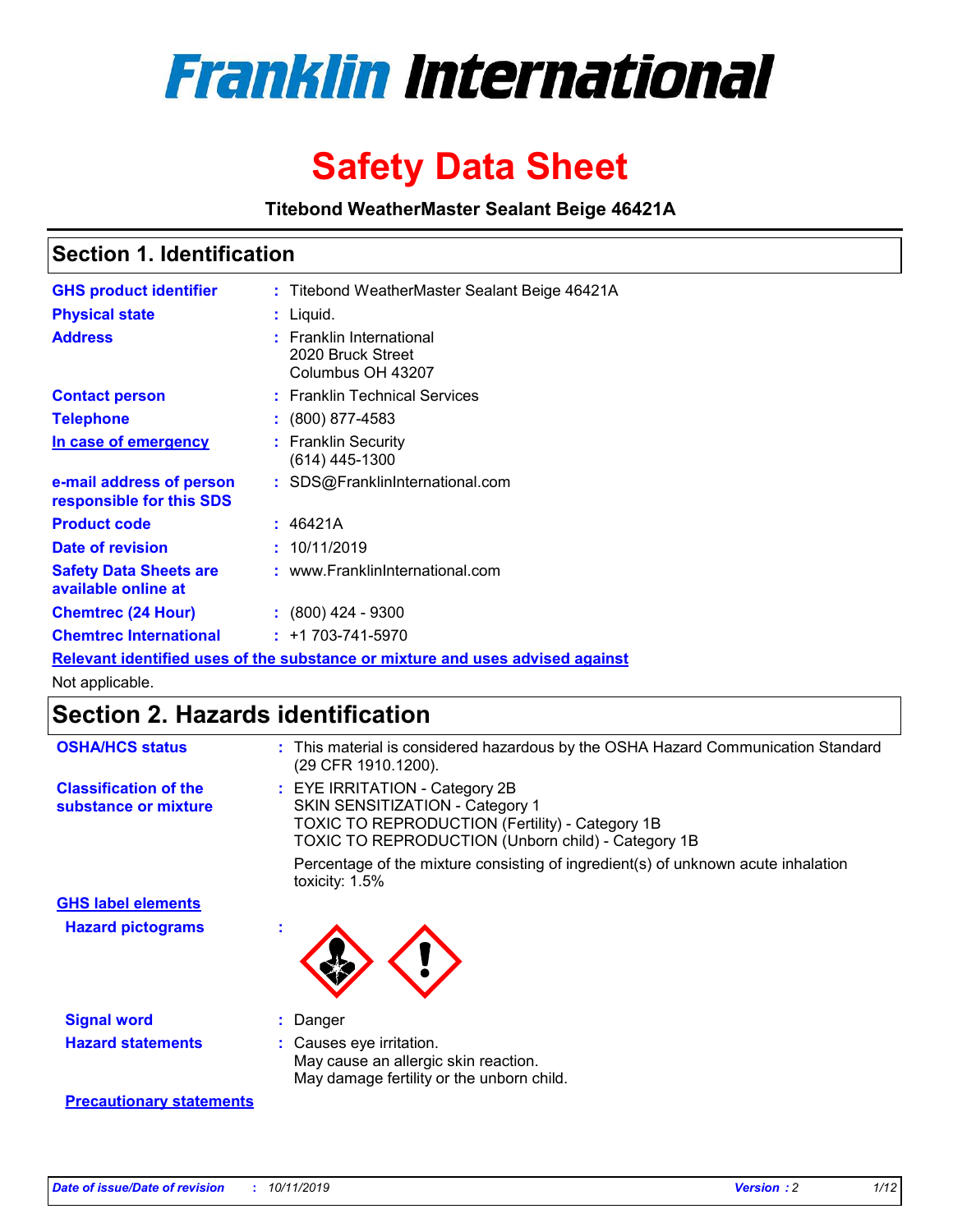### **Section 2. Hazards identification**

| <b>Prevention</b>                          | : Obtain special instructions before use. Do not handle until all safety precautions have<br>been read and understood. Wear protective gloves. Wear eye or face protection.<br>Wear protective clothing. Avoid breathing vapor. Wash hands thoroughly after handling.<br>Contaminated work clothing must not be allowed out of the workplace.                                                        |
|--------------------------------------------|------------------------------------------------------------------------------------------------------------------------------------------------------------------------------------------------------------------------------------------------------------------------------------------------------------------------------------------------------------------------------------------------------|
| <b>Response</b>                            | : IF exposed or concerned: Get medical attention. IF ON SKIN: Wash with plenty of<br>soap and water. Wash contaminated clothing before reuse. If skin irritation or rash<br>occurs: Get medical attention. IF IN EYES: Rinse cautiously with water for several<br>minutes. Remove contact lenses, if present and easy to do. Continue rinsing. If eye<br>irritation persists: Get medical attention. |
| <b>Storage</b>                             | : Store locked up.                                                                                                                                                                                                                                                                                                                                                                                   |
| <b>Disposal</b>                            | : Dispose of contents and container in accordance with all local, regional, national and<br>international regulations.                                                                                                                                                                                                                                                                               |
| <b>Hazards not otherwise</b><br>classified | : Product generates methanol during cure.                                                                                                                                                                                                                                                                                                                                                            |
|                                            |                                                                                                                                                                                                                                                                                                                                                                                                      |

### **Section 3. Composition/information on ingredients**

| <b>Substance/mixture</b><br>Mixture                  |                   |                     |
|------------------------------------------------------|-------------------|---------------------|
| Ingredient name                                      | $\frac{9}{6}$     | <b>CAS number</b>   |
| 3-aminopropyltriethoxysilane<br>Dibutyltin dilaurate | l≤3<br>$\leq 0.3$ | 919-30-2<br>77-58-7 |

Any concentration shown as a range is to protect confidentiality or is due to batch variation.

**There are no additional ingredients present which, within the current knowledge of the supplier and in the concentrations applicable, are classified as hazardous to health or the environment and hence require reporting in this section.**

**Occupational exposure limits, if available, are listed in Section 8.**

### **Section 4. First aid measures**

| <b>Description of necessary first aid measures</b> |                                                                                                                                                                                                                                                                                                                                                                                                                                                                                                                                                                                                                                                                                                                                                                           |  |  |  |
|----------------------------------------------------|---------------------------------------------------------------------------------------------------------------------------------------------------------------------------------------------------------------------------------------------------------------------------------------------------------------------------------------------------------------------------------------------------------------------------------------------------------------------------------------------------------------------------------------------------------------------------------------------------------------------------------------------------------------------------------------------------------------------------------------------------------------------------|--|--|--|
| <b>Eye contact</b>                                 | : Immediately flush eyes with plenty of water, occasionally lifting the upper and lower<br>eyelids. Check for and remove any contact lenses. Continue to rinse for at least 10<br>minutes. If irritation persists, get medical attention.                                                                                                                                                                                                                                                                                                                                                                                                                                                                                                                                 |  |  |  |
| <b>Inhalation</b>                                  | : Remove victim to fresh air and keep at rest in a position comfortable for breathing. If<br>not breathing, if breathing is irregular or if respiratory arrest occurs, provide artificial<br>respiration or oxygen by trained personnel. It may be dangerous to the person providing<br>aid to give mouth-to-mouth resuscitation. Get medical attention. If unconscious, place<br>in recovery position and get medical attention immediately. Maintain an open airway.<br>Loosen tight clothing such as a collar, tie, belt or waistband. In case of inhalation of<br>decomposition products in a fire, symptoms may be delayed. The exposed person may<br>need to be kept under medical surveillance for 48 hours.                                                       |  |  |  |
| <b>Skin contact</b>                                | : Wash with plenty of soap and water. Remove contaminated clothing and shoes. Wash<br>contaminated clothing thoroughly with water before removing it, or wear gloves.<br>Continue to rinse for at least 10 minutes. Get medical attention. In the event of any<br>complaints or symptoms, avoid further exposure. Wash clothing before reuse. Clean<br>shoes thoroughly before reuse.                                                                                                                                                                                                                                                                                                                                                                                     |  |  |  |
| <b>Ingestion</b>                                   | : Wash out mouth with water. Remove dentures if any. Remove victim to fresh air and<br>keep at rest in a position comfortable for breathing. If material has been swallowed and<br>the exposed person is conscious, give small quantities of water to drink. Stop if the<br>exposed person feels sick as vomiting may be dangerous. Do not induce vomiting<br>unless directed to do so by medical personnel. If vomiting occurs, the head should be<br>kept low so that vomit does not enter the lungs. Get medical attention. Never give<br>anything by mouth to an unconscious person. If unconscious, place in recovery position<br>and get medical attention immediately. Maintain an open airway. Loosen tight clothing<br>such as a collar, tie, belt or waistband. |  |  |  |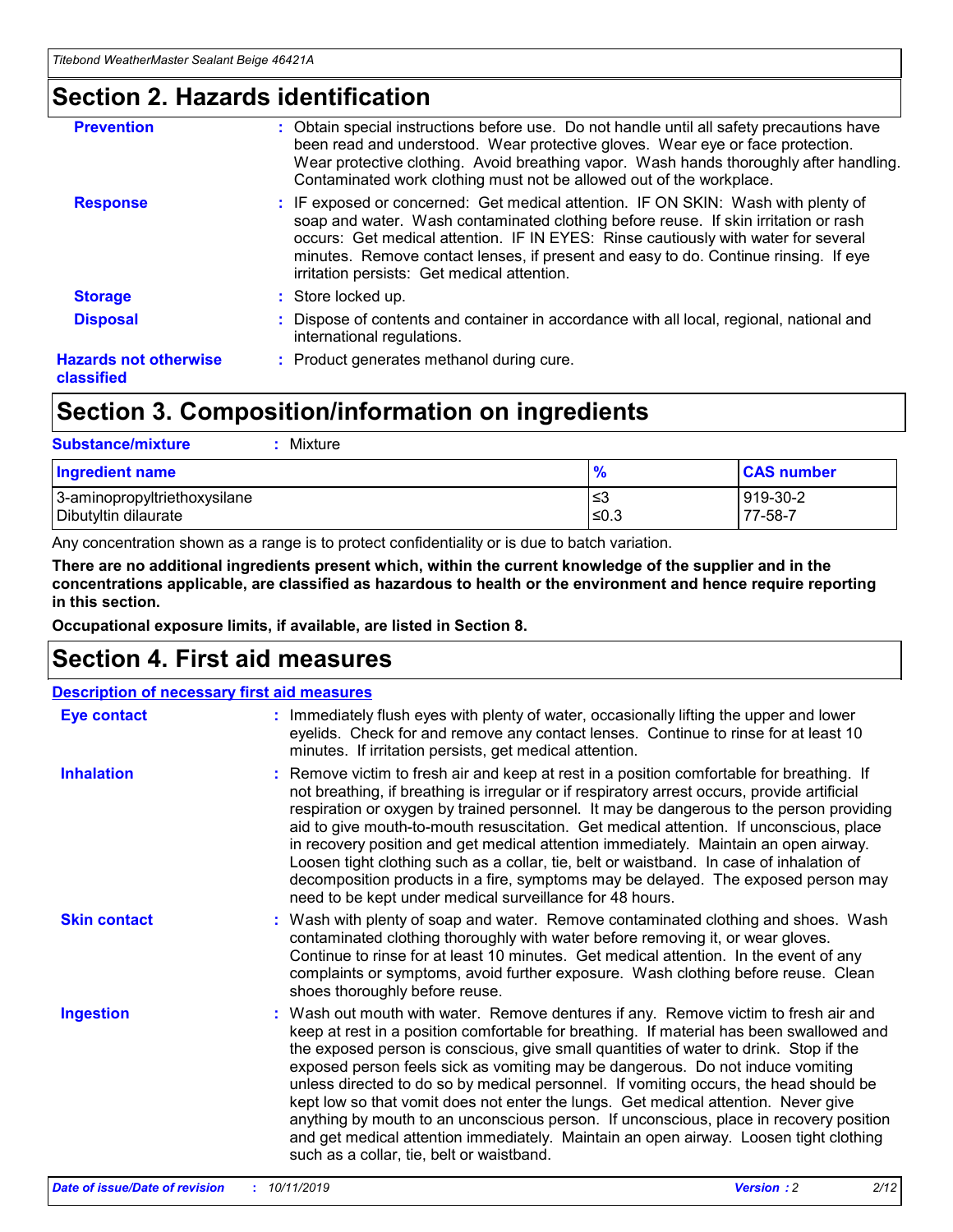## **Section 4. First aid measures**

| Most important symptoms/effects, acute and delayed |  |                                                                                                                                                                                                                                                                                                                                                                                                                 |
|----------------------------------------------------|--|-----------------------------------------------------------------------------------------------------------------------------------------------------------------------------------------------------------------------------------------------------------------------------------------------------------------------------------------------------------------------------------------------------------------|
| <b>Potential acute health effects</b>              |  |                                                                                                                                                                                                                                                                                                                                                                                                                 |
| <b>Eye contact</b>                                 |  | : May cause eye irritation.                                                                                                                                                                                                                                                                                                                                                                                     |
| <b>Inhalation</b>                                  |  | : No known significant effects or critical hazards.                                                                                                                                                                                                                                                                                                                                                             |
| <b>Skin contact</b>                                |  | : May cause skin irritation.                                                                                                                                                                                                                                                                                                                                                                                    |
| <b>Ingestion</b>                                   |  | : No known significant effects or critical hazards.                                                                                                                                                                                                                                                                                                                                                             |
| Over-exposure signs/symptoms                       |  |                                                                                                                                                                                                                                                                                                                                                                                                                 |
| <b>Eye contact</b>                                 |  | : Adverse symptoms may include the following:<br>irritation<br>watering<br>redness                                                                                                                                                                                                                                                                                                                              |
| <b>Inhalation</b>                                  |  | : Adverse symptoms may include the following:<br>reduced fetal weight<br>increase in fetal deaths<br>skeletal malformations                                                                                                                                                                                                                                                                                     |
| <b>Skin contact</b>                                |  | : Adverse symptoms may include the following:<br>irritation<br>redness<br>reduced fetal weight<br>increase in fetal deaths<br>skeletal malformations                                                                                                                                                                                                                                                            |
| <b>Ingestion</b>                                   |  | : Adverse symptoms may include the following:<br>reduced fetal weight<br>increase in fetal deaths<br>skeletal malformations                                                                                                                                                                                                                                                                                     |
|                                                    |  | <b>Indication of immediate medical attention and special treatment needed, if necessary</b>                                                                                                                                                                                                                                                                                                                     |
| <b>Notes to physician</b>                          |  | : In case of inhalation of decomposition products in a fire, symptoms may be delayed.<br>The exposed person may need to be kept under medical surveillance for 48 hours.                                                                                                                                                                                                                                        |
| <b>Specific treatments</b>                         |  | : No specific treatment.                                                                                                                                                                                                                                                                                                                                                                                        |
| <b>Protection of first-aiders</b>                  |  | : No action shall be taken involving any personal risk or without suitable training. If it is<br>suspected that fumes are still present, the rescuer should wear an appropriate mask or<br>self-contained breathing apparatus. It may be dangerous to the person providing aid to<br>give mouth-to-mouth resuscitation. Wash contaminated clothing thoroughly with water<br>before removing it, or wear gloves. |

**See toxicological information (Section 11)**

### **Section 5. Fire-fighting measures**

| <b>Extinguishing media</b>                             |                                                                                                                                                                                                     |
|--------------------------------------------------------|-----------------------------------------------------------------------------------------------------------------------------------------------------------------------------------------------------|
| <b>Suitable extinguishing</b><br>media                 | : Use an extinguishing agent suitable for the surrounding fire.                                                                                                                                     |
| <b>Unsuitable extinguishing</b><br>media               | : None known.                                                                                                                                                                                       |
| <b>Specific hazards arising</b><br>from the chemical   | : In a fire or if heated, a pressure increase will occur and the container may burst.                                                                                                               |
| <b>Hazardous thermal</b><br>decomposition products     | : Decomposition products may include the following materials:<br>carbon dioxide<br>carbon monoxide<br>nitrogen oxides<br>metal oxide/oxides                                                         |
| <b>Special protective actions</b><br>for fire-fighters | : Promptly isolate the scene by removing all persons from the vicinity of the incident if<br>there is a fire. No action shall be taken involving any personal risk or without suitable<br>training. |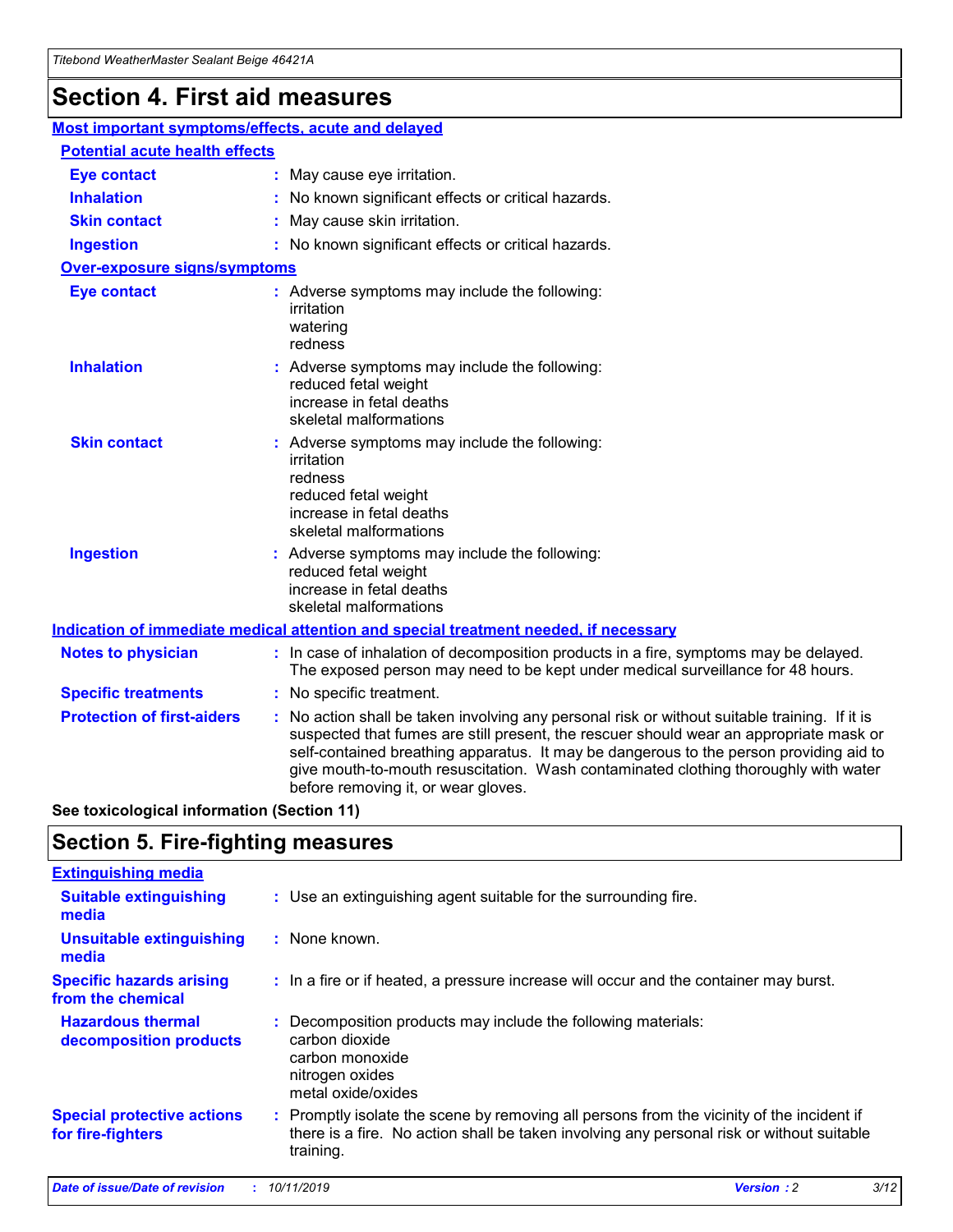### **Section 5. Fire-fighting measures**

**Special protective equipment for fire-fighters** Fire-fighters should wear appropriate protective equipment and self-contained breathing **:** apparatus (SCBA) with a full face-piece operated in positive pressure mode.

### **Section 6. Accidental release measures**

#### **Personal precautions, protective equipment and emergency procedures**

| For non-emergency<br>personnel                               | : No action shall be taken involving any personal risk or without suitable training.<br>Evacuate surrounding areas. Keep unnecessary and unprotected personnel from<br>entering. Do not touch or walk through spilled material. Avoid breathing vapor or mist.<br>Provide adequate ventilation. Wear appropriate respirator when ventilation is<br>inadequate. Put on appropriate personal protective equipment.                                                                                                                                                                                                                                                                                             |
|--------------------------------------------------------------|--------------------------------------------------------------------------------------------------------------------------------------------------------------------------------------------------------------------------------------------------------------------------------------------------------------------------------------------------------------------------------------------------------------------------------------------------------------------------------------------------------------------------------------------------------------------------------------------------------------------------------------------------------------------------------------------------------------|
|                                                              | For emergency responders : If specialized clothing is required to deal with the spillage, take note of any information in<br>Section 8 on suitable and unsuitable materials. See also the information in "For non-<br>emergency personnel".                                                                                                                                                                                                                                                                                                                                                                                                                                                                  |
| <b>Environmental precautions</b>                             | : Avoid dispersal of spilled material and runoff and contact with soil, waterways, drains<br>and sewers. Inform the relevant authorities if the product has caused environmental<br>pollution (sewers, waterways, soil or air).                                                                                                                                                                                                                                                                                                                                                                                                                                                                              |
| <b>Methods and materials for containment and cleaning up</b> |                                                                                                                                                                                                                                                                                                                                                                                                                                                                                                                                                                                                                                                                                                              |
| <b>Small spill</b>                                           | : Stop leak if without risk. Move containers from spill area. Dilute with water and mop up<br>if water-soluble. Alternatively, or if water-insoluble, absorb with an inert dry material and<br>place in an appropriate waste disposal container. Dispose of via a licensed waste<br>disposal contractor.                                                                                                                                                                                                                                                                                                                                                                                                     |
| <b>Large spill</b>                                           | : Stop leak if without risk. Move containers from spill area. Approach release from<br>upwind. Prevent entry into sewers, water courses, basements or confined areas. Wash<br>spillages into an effluent treatment plant or proceed as follows. Contain and collect<br>spillage with non-combustible, absorbent material e.g. sand, earth, vermiculite or<br>diatomaceous earth and place in container for disposal according to local regulations<br>(see Section 13). Dispose of via a licensed waste disposal contractor. Contaminated<br>absorbent material may pose the same hazard as the spilled product. Note: see<br>Section 1 for emergency contact information and Section 13 for waste disposal. |

### **Section 7. Handling and storage**

| <b>Precautions for safe handling</b>                                             |                                                                                                                                                                                                                                                                                                                                                                                                                                                                                                                                                                                                                                                                                                                                                                                                                                                  |
|----------------------------------------------------------------------------------|--------------------------------------------------------------------------------------------------------------------------------------------------------------------------------------------------------------------------------------------------------------------------------------------------------------------------------------------------------------------------------------------------------------------------------------------------------------------------------------------------------------------------------------------------------------------------------------------------------------------------------------------------------------------------------------------------------------------------------------------------------------------------------------------------------------------------------------------------|
| <b>Protective measures</b>                                                       | : Put on appropriate personal protective equipment (see Section 8). Persons with a<br>history of skin sensitization problems should not be employed in any process in which<br>this product is used. Avoid exposure - obtain special instructions before use. Avoid<br>exposure during pregnancy. Do not handle until all safety precautions have been read<br>and understood. Do not get in eyes or on skin or clothing. Do not ingest. Avoid<br>breathing vapor or mist. If during normal use the material presents a respiratory hazard,<br>use only with adequate ventilation or wear appropriate respirator. Keep in the original<br>container or an approved alternative made from a compatible material, kept tightly<br>closed when not in use. Empty containers retain product residue and can be hazardous.<br>Do not reuse container. |
| <b>Advice on general</b><br>occupational hygiene                                 | : Eating, drinking and smoking should be prohibited in areas where this material is<br>handled, stored and processed. Workers should wash hands and face before eating,<br>drinking and smoking. Remove contaminated clothing and protective equipment before<br>entering eating areas. See also Section 8 for additional information on hygiene<br>measures.                                                                                                                                                                                                                                                                                                                                                                                                                                                                                    |
| <b>Conditions for safe storage,</b><br>including any<br><b>incompatibilities</b> | : Store between the following temperatures: 0 to 120 $\degree$ C (32 to 248 $\degree$ F). Store in<br>accordance with local regulations. Store in original container protected from direct<br>sunlight in a dry, cool and well-ventilated area, away from incompatible materials (see<br>Section 10) and food and drink. Store locked up. Keep container tightly closed and<br>sealed until ready for use. Containers that have been opened must be carefully<br>resealed and kept upright to prevent leakage. Do not store in unlabeled containers.<br>Use appropriate containment to avoid environmental contamination. See Section 10 for<br>incompatible materials before handling or use.                                                                                                                                                   |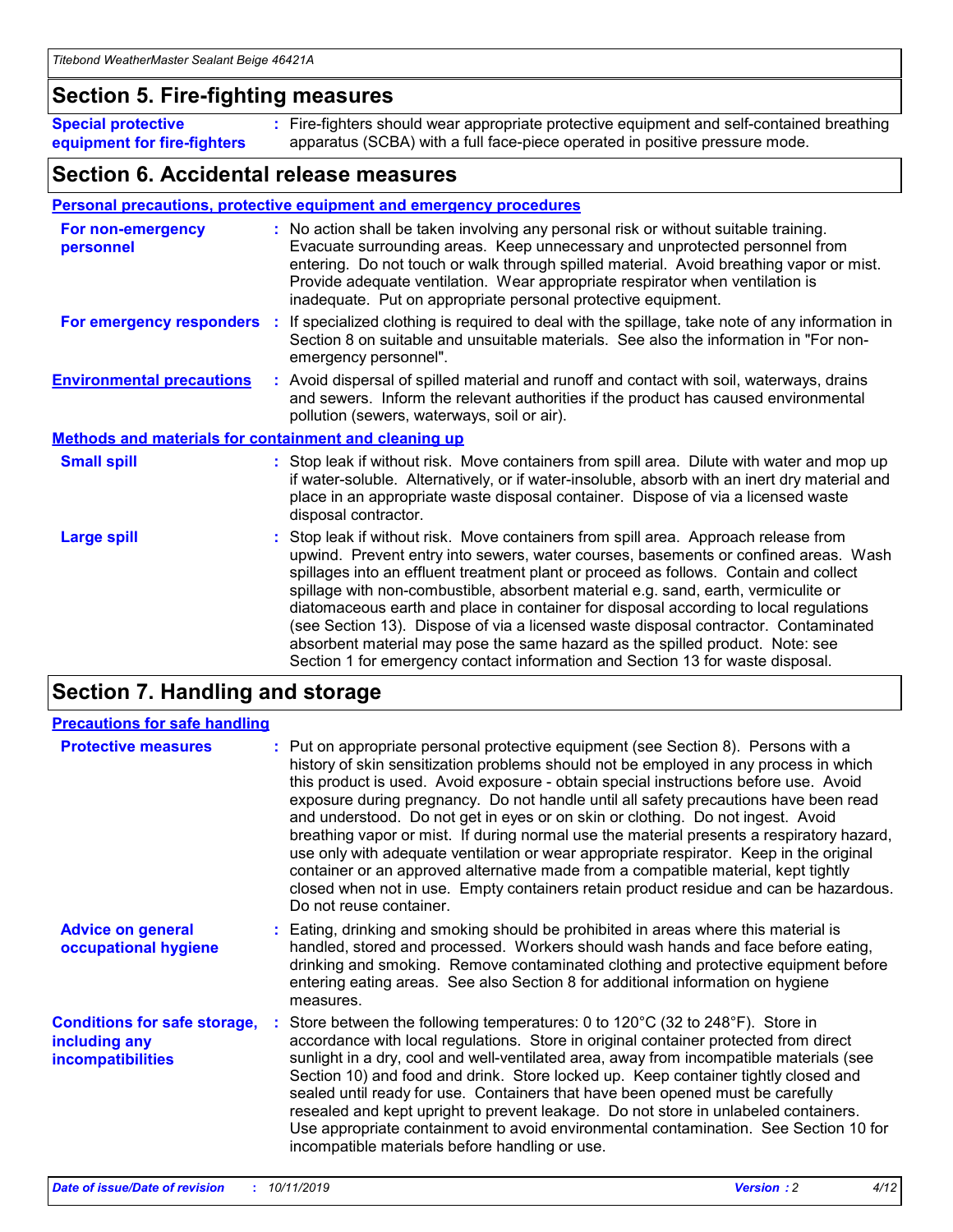## **Section 8. Exposure controls/personal protection**

#### **Control parameters**

#### **Occupational exposure limits**

| <b>Ingredient name</b>                               |    |                                          | <b>Exposure limits</b>                                                                                                                                                                                                                                                                                                                                                                                                                                                                                                                                                                                                 |
|------------------------------------------------------|----|------------------------------------------|------------------------------------------------------------------------------------------------------------------------------------------------------------------------------------------------------------------------------------------------------------------------------------------------------------------------------------------------------------------------------------------------------------------------------------------------------------------------------------------------------------------------------------------------------------------------------------------------------------------------|
| 3-aminopropyltriethoxysilane<br>Dibutyltin dilaurate |    |                                          | None.<br>ACGIH TLV (United States, 3/2019). Absorbed through skin.<br>Notes: as Sn<br>TWA: 0.1 mg/m <sup>3</sup> , (as Sn) 8 hours.<br>STEL: 0.2 mg/m <sup>3</sup> , (as Sn) 15 minutes.<br>NIOSH REL (United States, 10/2016). Absorbed through skin.<br>Notes: as Sn<br>TWA: 0.1 mg/m <sup>3</sup> , (as Sn) 10 hours.<br>OSHA PEL (United States, 5/2018). Notes: as Sn<br>TWA: $0.1 \text{ mg/m}^3$ , (as Sn) 8 hours.<br>OSHA PEL 1989 (United States, 3/1989). Absorbed through skin.<br>Notes: measured as Sn<br>TWA: 0.1 mg/m <sup>3</sup> , (measured as Sn) 8 hours. Form: Organic                           |
| <b>Appropriate engineering</b><br>controls           |    |                                          | : If user operations generate dust, fumes, gas, vapor or mist, use process enclosures,<br>local exhaust ventilation or other engineering controls to keep worker exposure to<br>airborne contaminants below any recommended or statutory limits.                                                                                                                                                                                                                                                                                                                                                                       |
| <b>Environmental exposure</b><br><b>controls</b>     |    |                                          | Emissions from ventilation or work process equipment should be checked to ensure<br>they comply with the requirements of environmental protection legislation. In some<br>cases, fume scrubbers, filters or engineering modifications to the process equipment<br>will be necessary to reduce emissions to acceptable levels.                                                                                                                                                                                                                                                                                          |
| <b>Individual protection measures</b>                |    |                                          |                                                                                                                                                                                                                                                                                                                                                                                                                                                                                                                                                                                                                        |
| <b>Hygiene measures</b>                              |    |                                          | : Wash hands, forearms and face thoroughly after handling chemical products, before<br>eating, smoking and using the lavatory and at the end of the working period.<br>Appropriate techniques should be used to remove potentially contaminated clothing.<br>Contaminated work clothing should not be allowed out of the workplace. Wash<br>contaminated clothing before reusing. Ensure that eyewash stations and safety<br>showers are close to the workstation location.                                                                                                                                            |
| <b>Eye/face protection</b>                           |    |                                          | : Safety eyewear complying with an approved standard should be used when a risk<br>assessment indicates this is necessary to avoid exposure to liquid splashes, mists,<br>gases or dusts. If contact is possible, the following protection should be worn, unless<br>the assessment indicates a higher degree of protection: chemical splash goggles.                                                                                                                                                                                                                                                                  |
| <b>Skin protection</b>                               |    |                                          |                                                                                                                                                                                                                                                                                                                                                                                                                                                                                                                                                                                                                        |
| <b>Hand protection</b>                               |    |                                          | : Chemical-resistant, impervious gloves complying with an approved standard should be<br>worn at all times when handling chemical products if a risk assessment indicates this is<br>necessary. Considering the parameters specified by the glove manufacturer, check<br>during use that the gloves are still retaining their protective properties. It should be<br>noted that the time to breakthrough for any glove material may be different for different<br>glove manufacturers. In the case of mixtures, consisting of several substances, the<br>protection time of the gloves cannot be accurately estimated. |
| <b>Body protection</b>                               |    | handling this product.                   | Personal protective equipment for the body should be selected based on the task being<br>performed and the risks involved and should be approved by a specialist before                                                                                                                                                                                                                                                                                                                                                                                                                                                |
| <b>Other skin protection</b>                         |    | specialist before handling this product. | : Appropriate footwear and any additional skin protection measures should be selected<br>based on the task being performed and the risks involved and should be approved by a                                                                                                                                                                                                                                                                                                                                                                                                                                          |
| <b>Respiratory protection</b>                        | ÷. | aspects of use.                          | Based on the hazard and potential for exposure, select a respirator that meets the<br>appropriate standard or certification. Respirators must be used according to a<br>respiratory protection program to ensure proper fitting, training, and other important                                                                                                                                                                                                                                                                                                                                                         |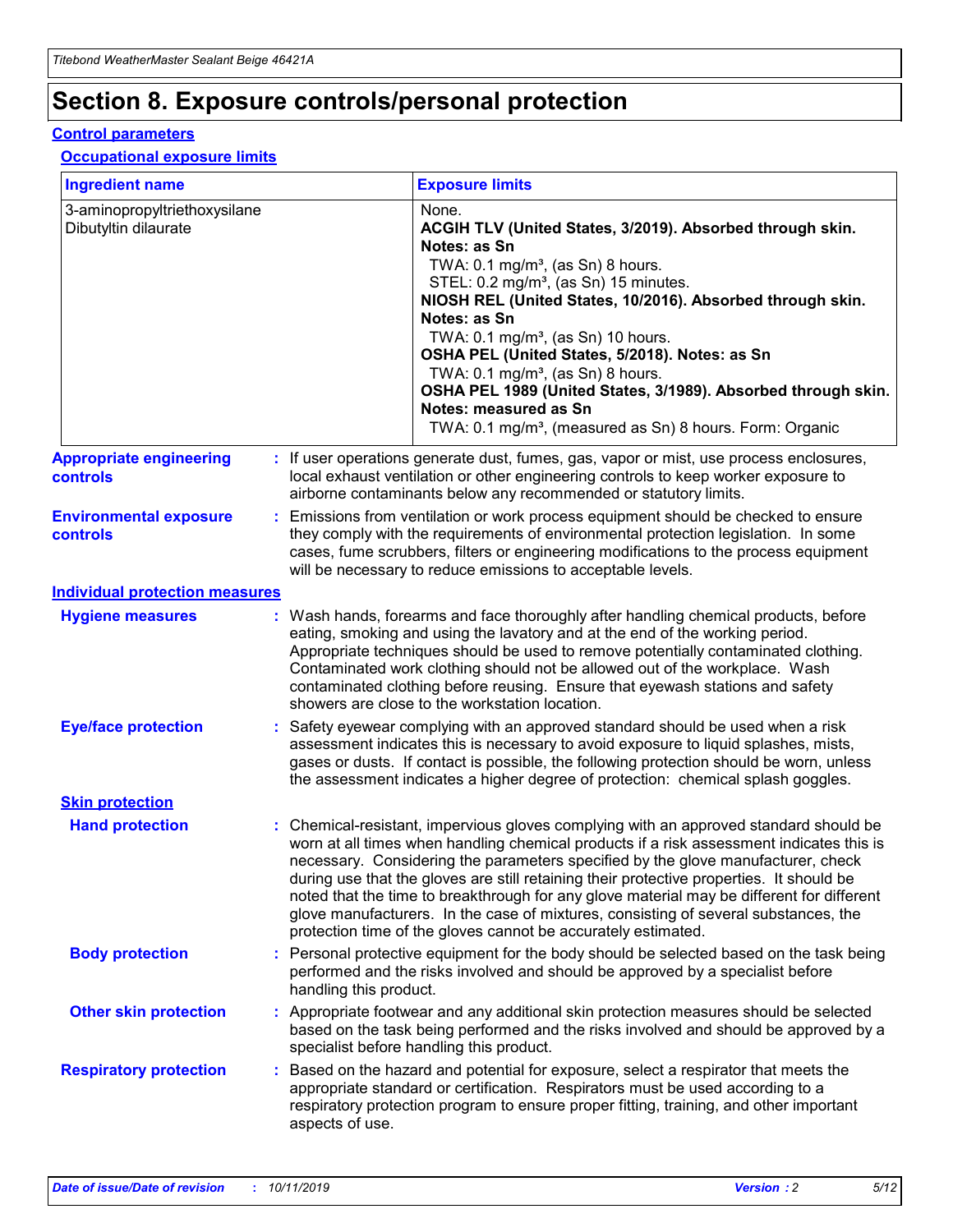### **Section 9. Physical and chemical properties**

#### **Appearance**

| <b>Physical state</b>                                  | : Liquid. [Paste.]                                              |
|--------------------------------------------------------|-----------------------------------------------------------------|
| <b>Color</b>                                           | Beige.                                                          |
| Odor                                                   | None [Slight]                                                   |
| <b>Odor threshold</b>                                  | $:$ Not available.                                              |
| рH                                                     | : Not applicable.                                               |
| <b>Melting point</b>                                   | : Not available.                                                |
| <b>Boiling point</b>                                   | : >100°C (>212°F)                                               |
| <b>Flash point</b>                                     | : Closed cup: >200°C (>392°F) [Setaflash.]                      |
| <b>Evaporation rate</b>                                | $:$ <1 (butyl acetate = 1)                                      |
| <b>Flammability (solid, gas)</b>                       | : Not available.                                                |
| <b>Lower and upper explosive</b><br>(flammable) limits | : Not available.                                                |
| <b>VOC (less water, less</b><br>exempt solvents)       | $: 0$ g/l                                                       |
| <b>Volatility</b>                                      | $: 0\%$ (w/w)                                                   |
| <b>Vapor density</b>                                   | : Not available.                                                |
| <b>Relative density</b>                                | : 1.4329                                                        |
| <b>Solubility</b>                                      | Insoluble in the following materials: cold water and hot water. |
| <b>Solubility in water</b>                             | : Not available.                                                |
| <b>Partition coefficient: n-</b><br>octanol/water      | : Not available.                                                |
|                                                        |                                                                 |
| <b>Auto-ignition temperature</b>                       | : Not available.                                                |
| <b>Decomposition temperature</b>                       | : Not available.                                                |

### **Section 10. Stability and reactivity**

| <b>Reactivity</b>                            |    | : No specific test data related to reactivity available for this product or its ingredients.            |
|----------------------------------------------|----|---------------------------------------------------------------------------------------------------------|
| <b>Chemical stability</b>                    |    | : The product is stable.                                                                                |
| <b>Possibility of hazardous</b><br>reactions |    | : Under normal conditions of storage and use, hazardous reactions will not occur.                       |
| <b>Conditions to avoid</b>                   |    | : No specific data.                                                                                     |
| <b>Incompatible materials</b>                | ٠. | No specific data.                                                                                       |
| <b>Hazardous decomposition</b><br>products   | ÷. | Under normal conditions of storage and use, hazardous decomposition products should<br>not be produced. |

### **Section 11. Toxicological information**

### **Information on toxicological effects**

#### **Acute toxicity**

| <b>Product/ingredient name</b> | <b>Result</b>           | <b>Species</b> | <b>Dose</b>                | <b>Exposure</b> |
|--------------------------------|-------------------------|----------------|----------------------------|-----------------|
| 3-aminopropyltriethoxysilane   | <b>ILD50 Dermal</b>     | Rabbit         | 4.29 g/kg                  |                 |
| Dibutyltin dilaurate           | ILD50 Oral<br>LD50 Oral | Rat<br>Rat     | $1.57$ g/kg<br>175 $mg/kg$ |                 |
|                                |                         |                |                            |                 |

**Irritation/Corrosion**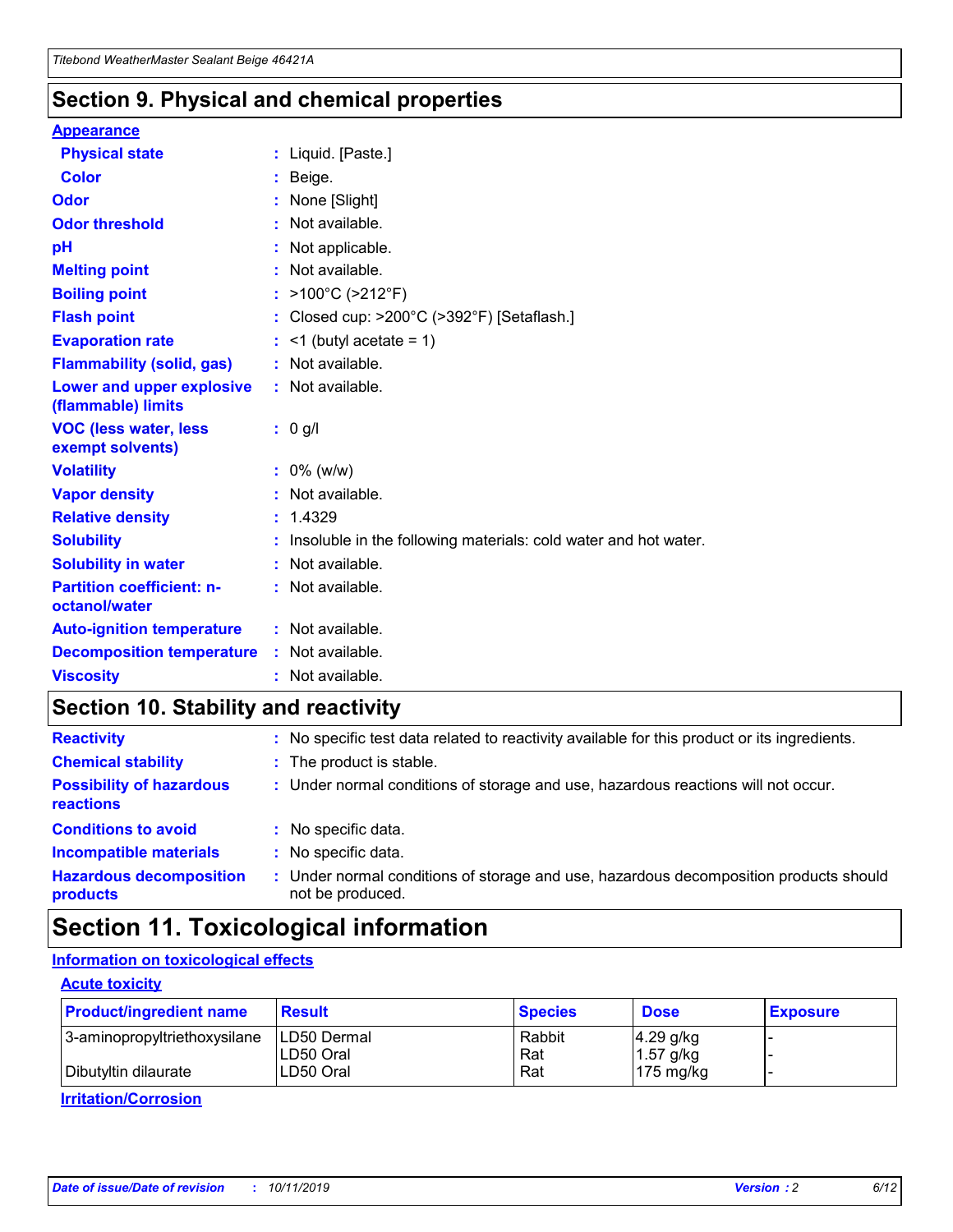## **Section 11. Toxicological information**

| <b>Product/ingredient name</b> | <b>Result</b>            | <b>Species</b> | <b>Score</b> | <b>Exposure</b>     | <b>Observation</b> |
|--------------------------------|--------------------------|----------------|--------------|---------------------|--------------------|
| 3-aminopropyltriethoxysilane   | Eyes - Mild irritant     | Rabbit         |              | $100 \text{ mg}$    |                    |
|                                | Eyes - Severe irritant   | Rabbit         |              | 24 hours 750        |                    |
|                                |                          |                |              | ug                  |                    |
|                                | Skin - Severe irritant   | Rabbit         |              | 24 hours 5          |                    |
|                                |                          |                |              | mq                  |                    |
| Dibutyltin dilaurate           | Eyes - Moderate irritant | Rabbit         |              | <b>24 hours 100</b> |                    |
|                                | Skin - Severe irritant   | Rabbit         |              | mg<br>500 mg        |                    |
|                                |                          |                |              |                     |                    |

### **Sensitization**

Not available.

#### **Mutagenicity**

Not available.

#### **Carcinogenicity**

Not available.

#### **Reproductive toxicity**

Not available.

#### **Teratogenicity**

Not available.

#### **Specific target organ toxicity (single exposure)**

Not available.

#### **Specific target organ toxicity (repeated exposure)**

| <b>Name</b>                                                                  |                                                                            | <b>Category</b>                                     | <b>Route of</b><br>exposure | <b>Target organs</b> |
|------------------------------------------------------------------------------|----------------------------------------------------------------------------|-----------------------------------------------------|-----------------------------|----------------------|
| Dibutyltin dilaurate                                                         |                                                                            | Category 1                                          | -                           | respiratory system   |
| <b>Aspiration hazard</b><br>Not available.                                   |                                                                            |                                                     |                             |                      |
| <b>Information on the likely</b><br>routes of exposure                       | : Not available.                                                           |                                                     |                             |                      |
| <b>Potential acute health effects</b>                                        |                                                                            |                                                     |                             |                      |
| <b>Eye contact</b>                                                           | : May cause eye irritation.                                                |                                                     |                             |                      |
| <b>Inhalation</b>                                                            |                                                                            | : No known significant effects or critical hazards. |                             |                      |
| <b>Skin contact</b>                                                          | : May cause skin irritation.                                               |                                                     |                             |                      |
| <b>Ingestion</b>                                                             |                                                                            | : No known significant effects or critical hazards. |                             |                      |
| Symptoms related to the physical, chemical and toxicological characteristics |                                                                            |                                                     |                             |                      |
| <b>Eye contact</b>                                                           | irritation<br>watering<br>redness                                          | : Adverse symptoms may include the following:       |                             |                      |
| <b>Inhalation</b>                                                            | reduced fetal weight<br>increase in fetal deaths<br>skeletal malformations | : Adverse symptoms may include the following:       |                             |                      |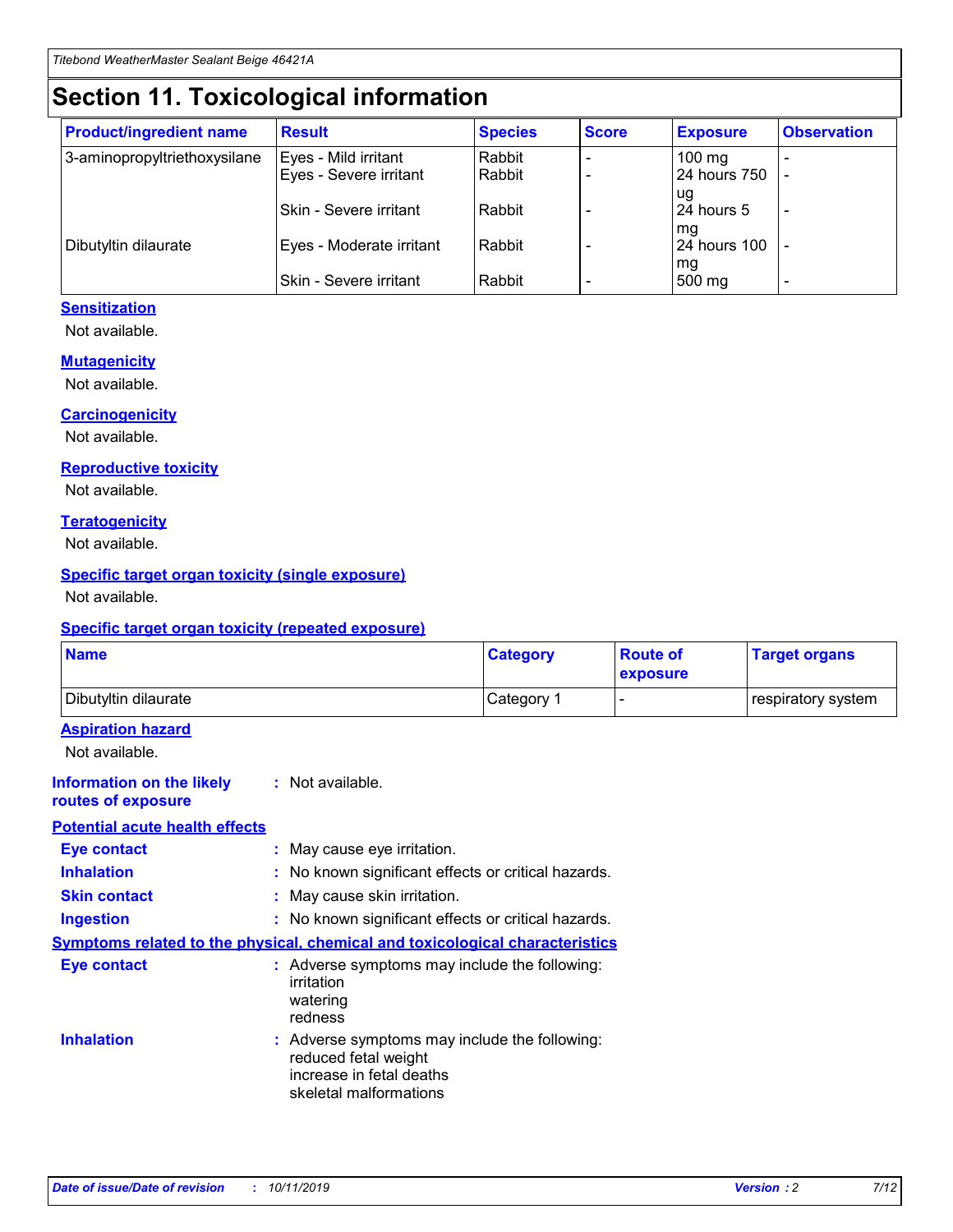## **Section 11. Toxicological information**

| <b>Skin contact</b>                     | : Adverse symptoms may include the following:<br>irritation<br>redness<br>reduced fetal weight<br>increase in fetal deaths<br>skeletal malformations |
|-----------------------------------------|------------------------------------------------------------------------------------------------------------------------------------------------------|
| <b>Ingestion</b>                        | : Adverse symptoms may include the following:<br>reduced fetal weight<br>increase in fetal deaths<br>skeletal malformations                          |
|                                         | Delayed and immediate effects and also chronic effects from short and long term exposure                                                             |
| <b>Short term exposure</b>              |                                                                                                                                                      |
| <b>Potential immediate</b><br>effects   | : Not available.                                                                                                                                     |
| <b>Potential delayed effects</b>        | : Not available.                                                                                                                                     |
| <b>Long term exposure</b>               |                                                                                                                                                      |
| <b>Potential immediate</b><br>effects   | : Not available.                                                                                                                                     |
| <b>Potential delayed effects</b>        | : Not available.                                                                                                                                     |
| <b>Potential chronic health effects</b> |                                                                                                                                                      |
| Not available.                          |                                                                                                                                                      |
| <b>General</b>                          | : Once sensitized, a severe allergic reaction may occur when subsequently exposed to<br>very low levels.                                             |
| <b>Carcinogenicity</b>                  | : No known significant effects or critical hazards.                                                                                                  |
| <b>Mutagenicity</b>                     | No known significant effects or critical hazards.                                                                                                    |
| <b>Teratogenicity</b>                   | May damage the unborn child.                                                                                                                         |
| <b>Developmental effects</b>            | No known significant effects or critical hazards.                                                                                                    |
| <b>Fertility effects</b>                | : May damage fertility.                                                                                                                              |
| <b>Numerical measures of toxicity</b>   |                                                                                                                                                      |
| <b>Acute toxicity estimates</b>         |                                                                                                                                                      |
|                                         |                                                                                                                                                      |

Not available.

## **Section 12. Ecological information**

#### **Toxicity**

| <b>Product/ingredient name</b> | <b>Result</b>                     | <b>Species</b>                       | <b>Exposure</b> |
|--------------------------------|-----------------------------------|--------------------------------------|-----------------|
| Dibutyltin dilaurate           | Chronic EC10 > 2 mg/l Fresh water | Algae - Scenedesmus<br>I subspicatus | l 96 hours i    |

### **Persistence and degradability**

| <b>Product/ingredient name</b> | <b>Test</b>                                                                    | <b>Result</b>  |                   | <b>Dose</b> | <b>Inoculum</b>         |
|--------------------------------|--------------------------------------------------------------------------------|----------------|-------------------|-------------|-------------------------|
| Dibutyltin dilaurate           | OECD 301F<br>Ready<br>Biodegradability -<br>Manometric<br>Respirometry<br>Test | 23 % - 28 days |                   |             |                         |
| <b>Product/ingredient name</b> | <b>Aquatic half-life</b>                                                       |                | <b>Photolysis</b> |             | <b>Biodegradability</b> |
| Dibutyltin dilaurate           |                                                                                |                |                   |             | Inherent                |

### **Bioaccumulative potential**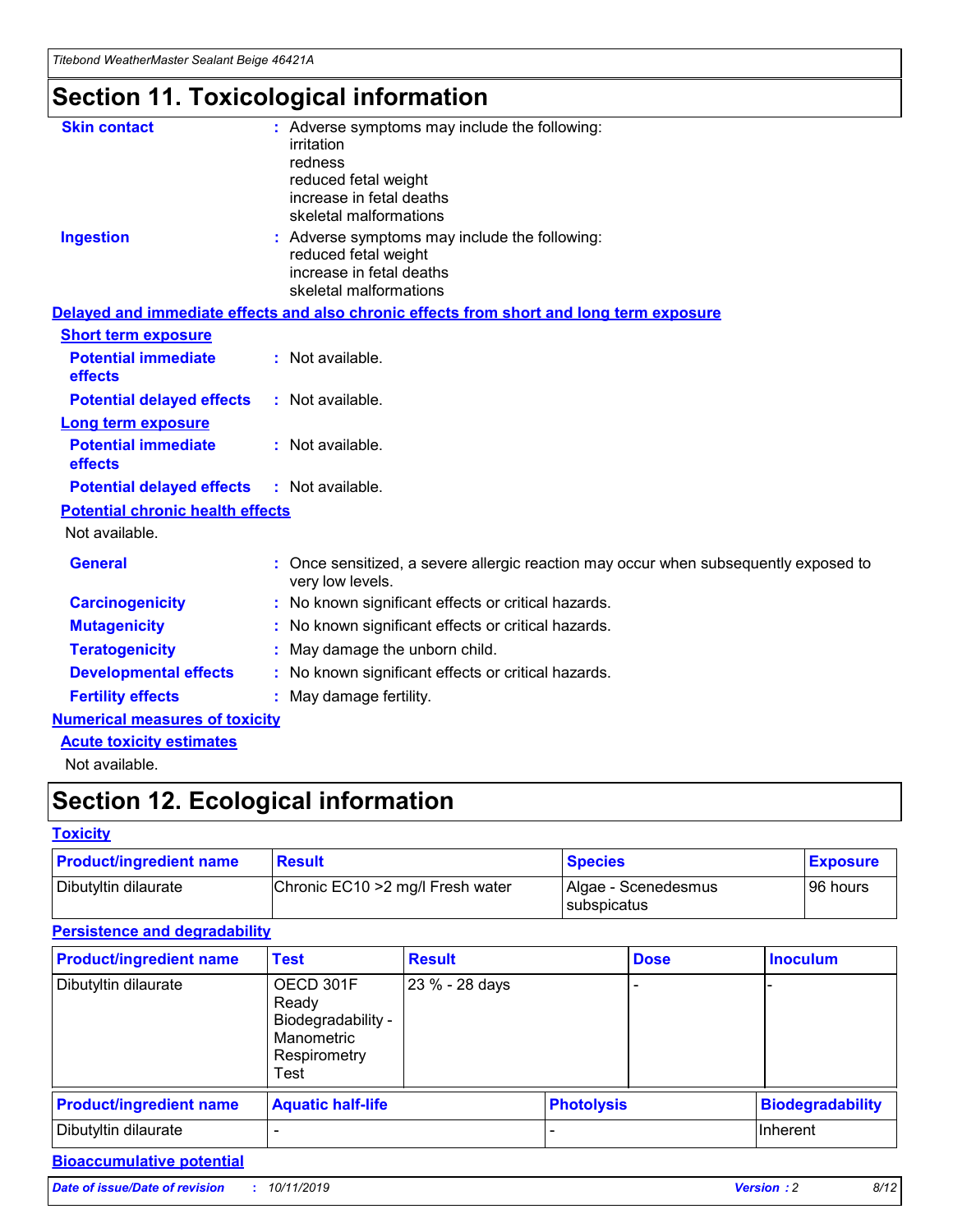## **Section 12. Ecological information**

| <b>Product/ingredient name</b> | $LoaPow$ | <b>BCF</b> | <b>Potential</b> |
|--------------------------------|----------|------------|------------------|
| 3-aminopropyltriethoxysilane   | 1.7      | 3.4        | low              |
| Dibutyltin dilaurate           | 4.44     | 2.91       | low              |

#### **Mobility in soil**

| <i></i>                                                       |                                                     |
|---------------------------------------------------------------|-----------------------------------------------------|
| <b>Soil/water partition</b><br>coefficient (K <sub>oc</sub> ) | : Not available.                                    |
| <b>Other adverse effects</b>                                  | : No known significant effects or critical hazards. |

### **Section 13. Disposal considerations**

**Disposal methods :**

The generation of waste should be avoided or minimized wherever possible. Disposal of this product, solutions and any by-products should at all times comply with the requirements of environmental protection and waste disposal legislation and any regional local authority requirements. Dispose of surplus and non-recyclable products via a licensed waste disposal contractor. Waste should not be disposed of untreated to the sewer unless fully compliant with the requirements of all authorities with jurisdiction. Waste packaging should be recycled. Incineration or landfill should only be considered when recycling is not feasible. This material and its container must be disposed of in a safe way. Care should be taken when handling emptied containers that have not been cleaned or rinsed out. Empty containers or liners may retain some product residues. Avoid dispersal of spilled material and runoff and contact with soil, waterways, drains and sewers.

## **Section 14. Transport information**

|                                      | <b>DOT</b><br><b>Classification</b> | <b>TDG</b><br><b>Classification</b> | <b>Mexico</b><br><b>Classification</b> | <b>ADR/RID</b> | <b>IMDG</b>              | <b>IATA</b>              |
|--------------------------------------|-------------------------------------|-------------------------------------|----------------------------------------|----------------|--------------------------|--------------------------|
| <b>UN number</b>                     | Not regulated.                      | Not regulated.                      | Not regulated.                         | Not regulated. | Not regulated.           | Not regulated.           |
| <b>UN proper</b><br>shipping name    | $\blacksquare$                      |                                     |                                        |                |                          |                          |
| <b>Transport</b><br>hazard class(es) | $\blacksquare$                      | $\overline{\phantom{a}}$            | $\blacksquare$                         | $\blacksquare$ | $\overline{\phantom{a}}$ | $\overline{\phantom{0}}$ |
| <b>Packing group</b>                 | $\overline{\phantom{a}}$            | $\overline{\phantom{0}}$            | $\overline{\phantom{a}}$               | -              | $\overline{\phantom{0}}$ | $\overline{\phantom{a}}$ |
| <b>Environmental</b><br>hazards      | No.                                 | No.                                 | No.                                    | No.            | No.                      | No.                      |

## **Section 15. Regulatory information**

#### **U.S. Federal regulations**

#### **SARA 302/304**

#### **Composition/information on ingredients**

No products were found.

**SARA 304 RQ :** Not applicable.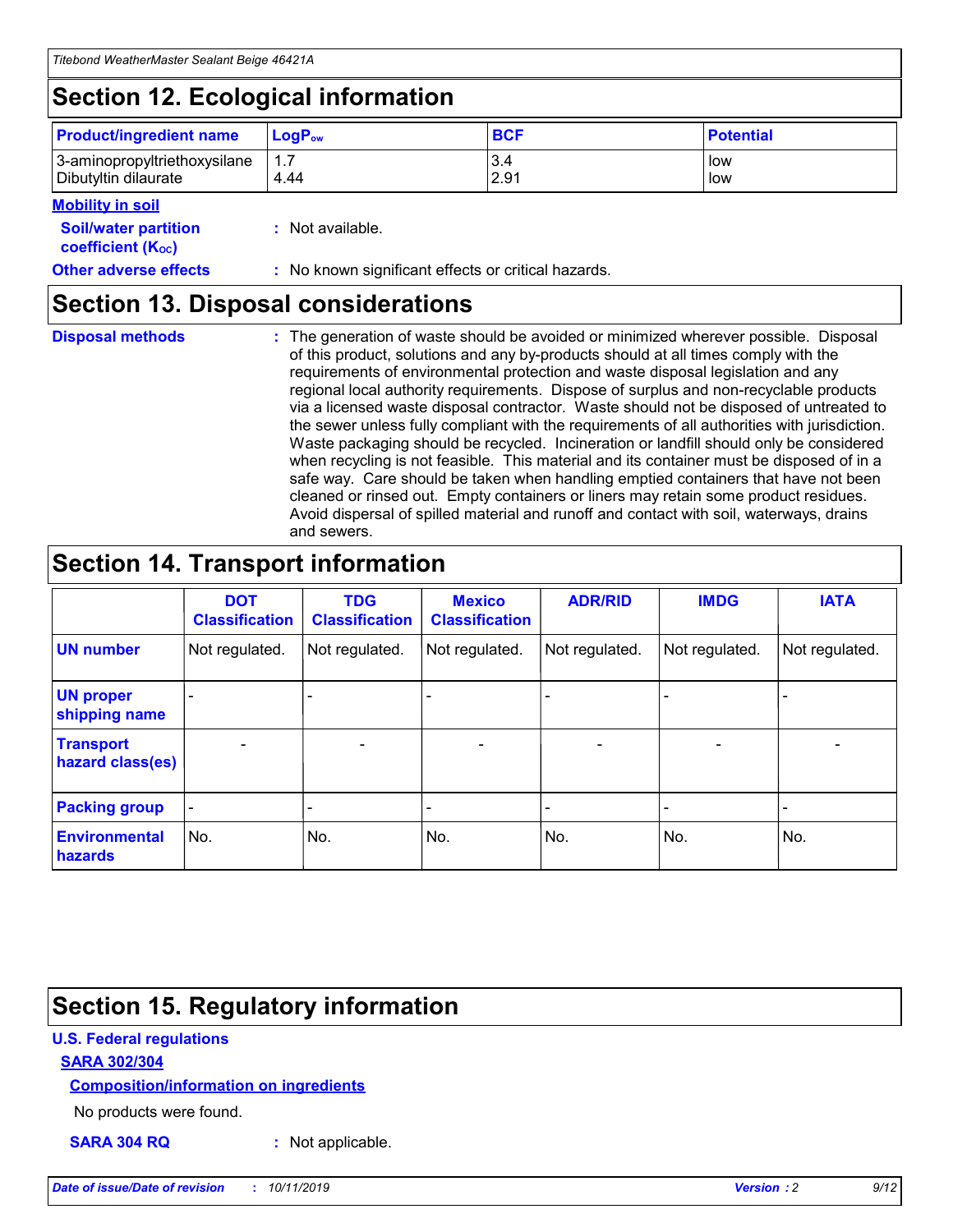### **Section 15. Regulatory information**

#### **SARA 311/312**

**Classification :** EYE IRRITATION - Category 2B SKIN SENSITIZATION - Category 1 TOXIC TO REPRODUCTION (Fertility) - Category 1B TOXIC TO REPRODUCTION (Unborn child) - Category 1B

#### **Composition/information on ingredients**

| <b>Name</b>                  | $\frac{9}{6}$ | <b>Classification</b>                                                                                            |
|------------------------------|---------------|------------------------------------------------------------------------------------------------------------------|
| 3-aminopropyltriethoxysilane | $\leq$ 3      | <b>FLAMMABLE LIQUIDS - Category 4</b><br><b>ACUTE TOXICITY (oral) - Category 4</b>                               |
|                              |               | SKIN IRRITATION - Category 2<br>EYE IRRITATION - Category 2A                                                     |
| Dibutyltin dilaurate         | ≤0.3          | ACUTE TOXICITY (oral) - Category 3<br>SKIN CORROSION - Category 1C                                               |
|                              |               | SERIOUS EYE DAMAGE - Category 1<br>SKIN SENSITIZATION - Category 1<br><b>GERM CELL MUTAGENICITY - Category 2</b> |
|                              |               | TOXIC TO REPRODUCTION (Fertility) - Category 1B<br>TOXIC TO REPRODUCTION (Unborn child) - Category 1B            |
|                              |               | SPECIFIC TARGET ORGAN TOXICITY (REPEATED<br>EXPOSURE) (respiratory system) - Category 1                          |

#### **State regulations**

| <b>Massachusetts</b> | : None of the components are listed. |
|----------------------|--------------------------------------|
| <b>New York</b>      | : None of the components are listed. |
| <b>New Jersey</b>    | : None of the components are listed. |
| <b>Pennsylvania</b>  | : None of the components are listed. |

#### **California Prop. 65**

**A** WARNING: This product can expose you to methanol, which is known to the State of California to cause birth defects or other reproductive harm. For more information go to www.P65Warnings.ca.gov.

| <b>Ingredient name</b> | No significant risk Maximum<br>level | acceptable dosage<br>level |
|------------------------|--------------------------------------|----------------------------|
| methanol               |                                      | Yes.                       |

#### **International regulations**

**Chemical Weapon Convention List Schedules I, II & III Chemicals** Not listed.

#### **Montreal Protocol**

Not listed.

#### **Stockholm Convention on Persistent Organic Pollutants**

Not listed.

### **UNECE Aarhus Protocol on POPs and Heavy Metals**

Not listed.

#### **Inventory list**

### **China :** All components are listed or exempted.

#### **United States TSCA 8(b) inventory :** All components are active or exempted.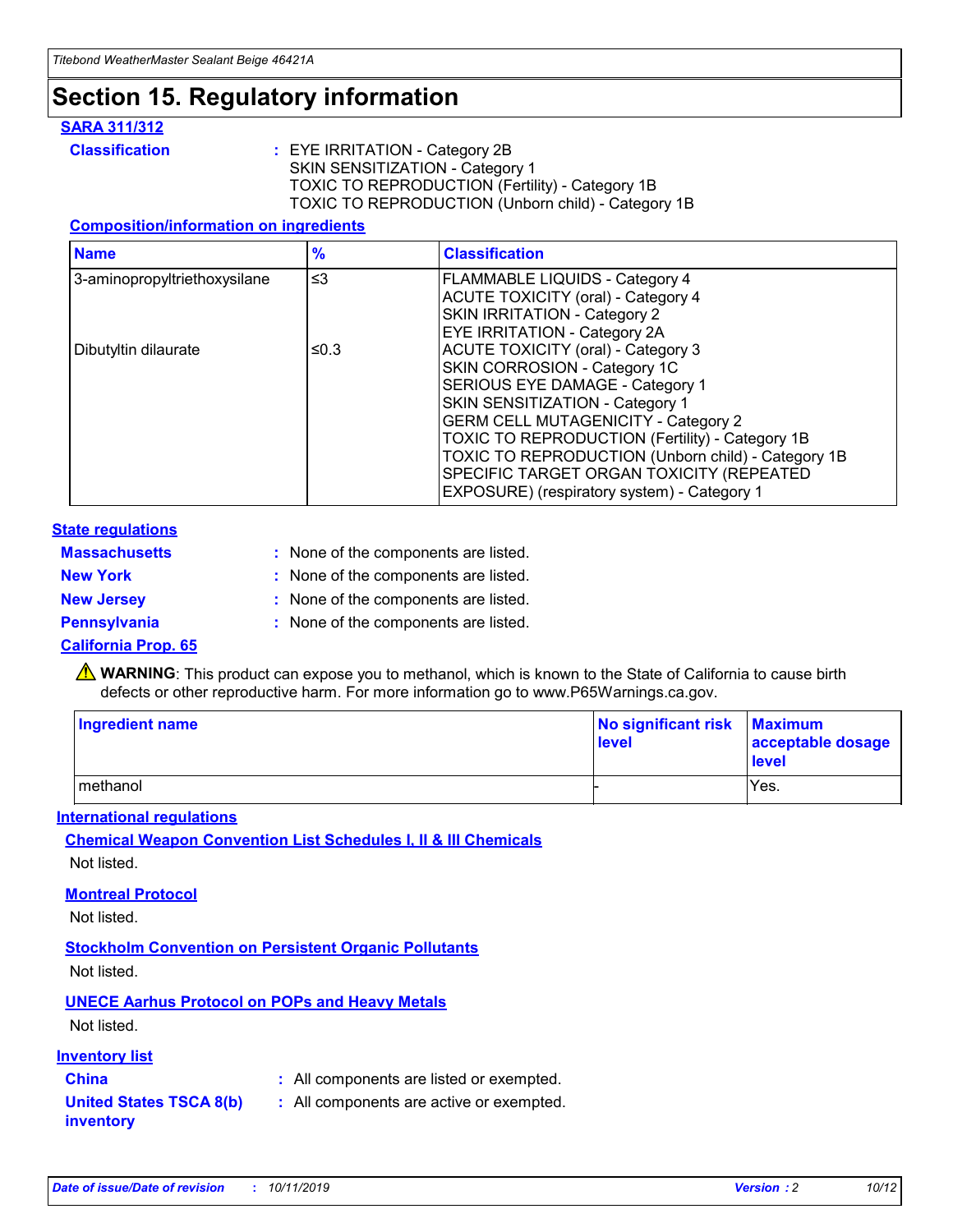## **Section 16. Other information**

**Hazardous Material Information System (U.S.A.)**



**Caution: HMIS® ratings are based on a 0-4 rating scale, with 0 representing minimal hazards or risks, and 4 representing significant hazards or risks. Although HMIS® ratings and the associated label are not required on SDSs or products leaving a facility under 29 CFR 1910.1200, the preparer may choose to provide them. HMIS® ratings are to be used with a fully implemented HMIS® program. HMIS® is a registered trademark and service mark of the American Coatings Association, Inc.**

**The customer is responsible for determining the PPE code for this material. For more information on HMIS® Personal Protective Equipment (PPE) codes, consult the HMIS® Implementation Manual.**

#### **National Fire Protection Association (U.S.A.)**



**Reprinted with permission from NFPA 704-2001, Identification of the Hazards of Materials for Emergency Response Copyright ©1997, National Fire Protection Association, Quincy, MA 02269. This reprinted material is not the complete and official position of the National Fire Protection Association, on the referenced subject which is represented only by the standard in its entirety.**

**Copyright ©2001, National Fire Protection Association, Quincy, MA 02269. This warning system is intended to be interpreted and applied only by properly trained individuals to identify fire, health and reactivity hazards of chemicals. The user is referred to certain limited number of chemicals with recommended classifications in NFPA 49 and NFPA 325, which would be used as a guideline only. Whether the chemicals are classified by NFPA or not, anyone using the 704 systems to classify chemicals does so at their own risk.**

**Procedure used to derive the classification**

| <b>Classification</b>                                                                                                                                                    |                                                                                                                                                                                                           | <b>Justification</b>                                                                                                                                                                                                                                                                                                                                               |  |
|--------------------------------------------------------------------------------------------------------------------------------------------------------------------------|-----------------------------------------------------------------------------------------------------------------------------------------------------------------------------------------------------------|--------------------------------------------------------------------------------------------------------------------------------------------------------------------------------------------------------------------------------------------------------------------------------------------------------------------------------------------------------------------|--|
| EYE IRRITATION - Category 2B<br>SKIN SENSITIZATION - Category 1<br>TOXIC TO REPRODUCTION (Fertility) - Category 1B<br>TOXIC TO REPRODUCTION (Unborn child) - Category 1B |                                                                                                                                                                                                           | Expert judgment<br>Expert judgment<br>Expert judgment<br>Expert judgment                                                                                                                                                                                                                                                                                           |  |
| <b>History</b>                                                                                                                                                           |                                                                                                                                                                                                           |                                                                                                                                                                                                                                                                                                                                                                    |  |
| Date of printing                                                                                                                                                         | : 4/22/2022                                                                                                                                                                                               |                                                                                                                                                                                                                                                                                                                                                                    |  |
| Date of issue/Date of<br>revision                                                                                                                                        | : 10/11/2019                                                                                                                                                                                              |                                                                                                                                                                                                                                                                                                                                                                    |  |
| Date of previous issue                                                                                                                                                   | : 10/16/2020                                                                                                                                                                                              |                                                                                                                                                                                                                                                                                                                                                                    |  |
| <b>Version</b>                                                                                                                                                           | $\therefore$ 2                                                                                                                                                                                            |                                                                                                                                                                                                                                                                                                                                                                    |  |
| <b>Key to abbreviations</b>                                                                                                                                              | $\therefore$ ATE = Acute Toxicity Estimate<br><b>BCF</b> = Bioconcentration Factor<br>IATA = International Air Transport Association<br><b>IBC</b> = Intermediate Bulk Container<br>$UN = United Nations$ | GHS = Globally Harmonized System of Classification and Labelling of Chemicals<br><b>IMDG = International Maritime Dangerous Goods</b><br>LogPow = logarithm of the octanol/water partition coefficient<br>MARPOL = International Convention for the Prevention of Pollution From Ships, 1973<br>as modified by the Protocol of 1978. ("Marpol" = marine pollution) |  |